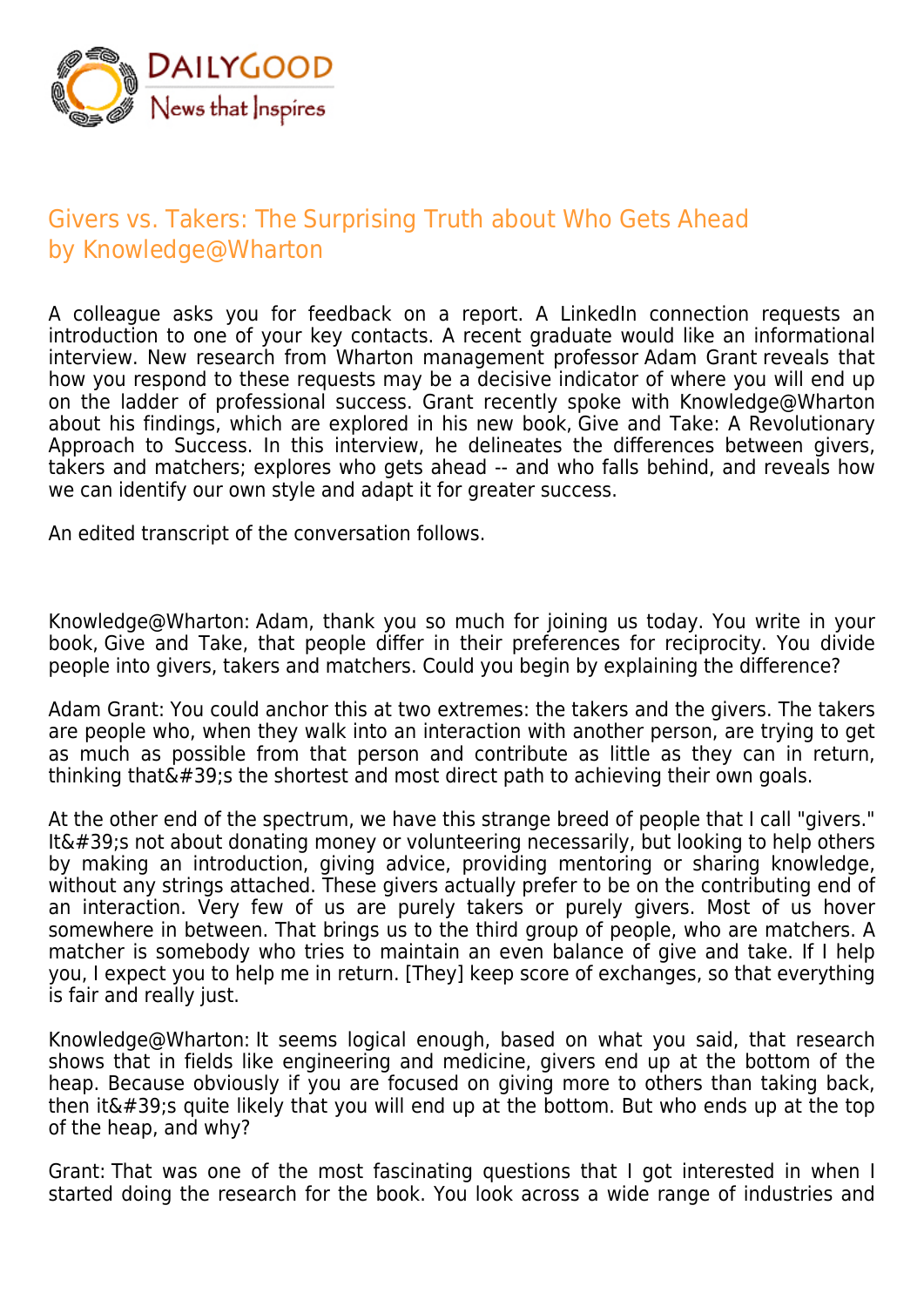even countries, and you find these three styles exist everywhere. Indeed, the givers are overrepresented at the bottom. Putting other people first, they often put themselves at risk for burning out or being exploited by takers. A lot of people look at that and say, "Well, it  $\&\#39$ ; hard for a taker to rise consistently to the top, because oftentimes, takers burn bridges. So, it must be the matchers who are more generous than takers, but also protect their own interests." When I looked at the data, I was really surprised to see that those answers were wrong. It  $\&\#39$ ; actually the givers again. Givers are overrepresented at the top as well as the bottom of most success metrics.

I found that in sales, the most productive sales people are actually those who put their customers $'$ ; interests first. A lot of that comes from the trust and the good will that they have built, but also, the reputations that they create. One of the ways that I would play this out is to say that the success of givers and the fall of takers is also driven by matchers. A matcher is somebody who really believes in a just world. Of course, a taker violates that belief in a just world. Matchers cannot stand to see takers get ahead by taking advantage of other people. The data on this suggests that matchers will often go around trying to punish them, often by gossiping and spreading negative reputational information.

Just as matchers hate seeing takers get away with exploitation, they also hate to see people act really generously and not get rewarded for it. Matchers will often go out of their way to promote and help and support givers, to make sure they actually do get rewarded for their generosity. That  $439$ : one of the most powerful dynamics behind the rise of givers.

Knowledge@Wharton: One of the things I found most fascinating about your book is the combination of very rigorous research with some really compelling stories of both givers and takers. Among the various stories you tell, there is one about a person called Peter Audet. Did being a giver help him or hurt him? What are some of the lessons to be learned?

Grant: I would say yes to all of the above. Peter Audet is one of my favorite people who I met when I was doing research for the book. He&#39:s a financial advisor, and he&#39:s the kind of guy who goes out of his way to help everyone he meets. For years, he would interview job candidates, and he would only be able to hire one and have to turn everybody else down. He would often give up his entire afternoon just trying to find jobs for the other people who he couldn $\&\#39$ ; hire himself, really opening up his personal network to do that.

A lot of times, this orientation toward helping others got him in trouble. In one particular case, he had a colleague who I ended up calling Brad in the book, who essentially was getting out of the business, and he needed somebody to buy his clients quickly. Peter said, "Sure, I'II do it." He basically paid about \$10,000 for Brad's clients on the spot, just to help him out. Then a couple months later, Peter started losing his clients.... He discovered that all of those clients that he was losing were former clients of Brad $'$ ; that he had bought. He did a little bit of homework and found out that Brad was back in the business. He was basically taking his clients back and not paying Peter a dime for them. It cost Peter a ton of money. He really got burned by a taker in that situation.

Yet, Peter will tell you, if you talk to him, that he has been enormously successful in his career. He runs a financial advisory firm that  $\&\#39$ ; well over seven figures, in terms of annual revenue. And he will tell you that being a giver is how he has gotten ahead.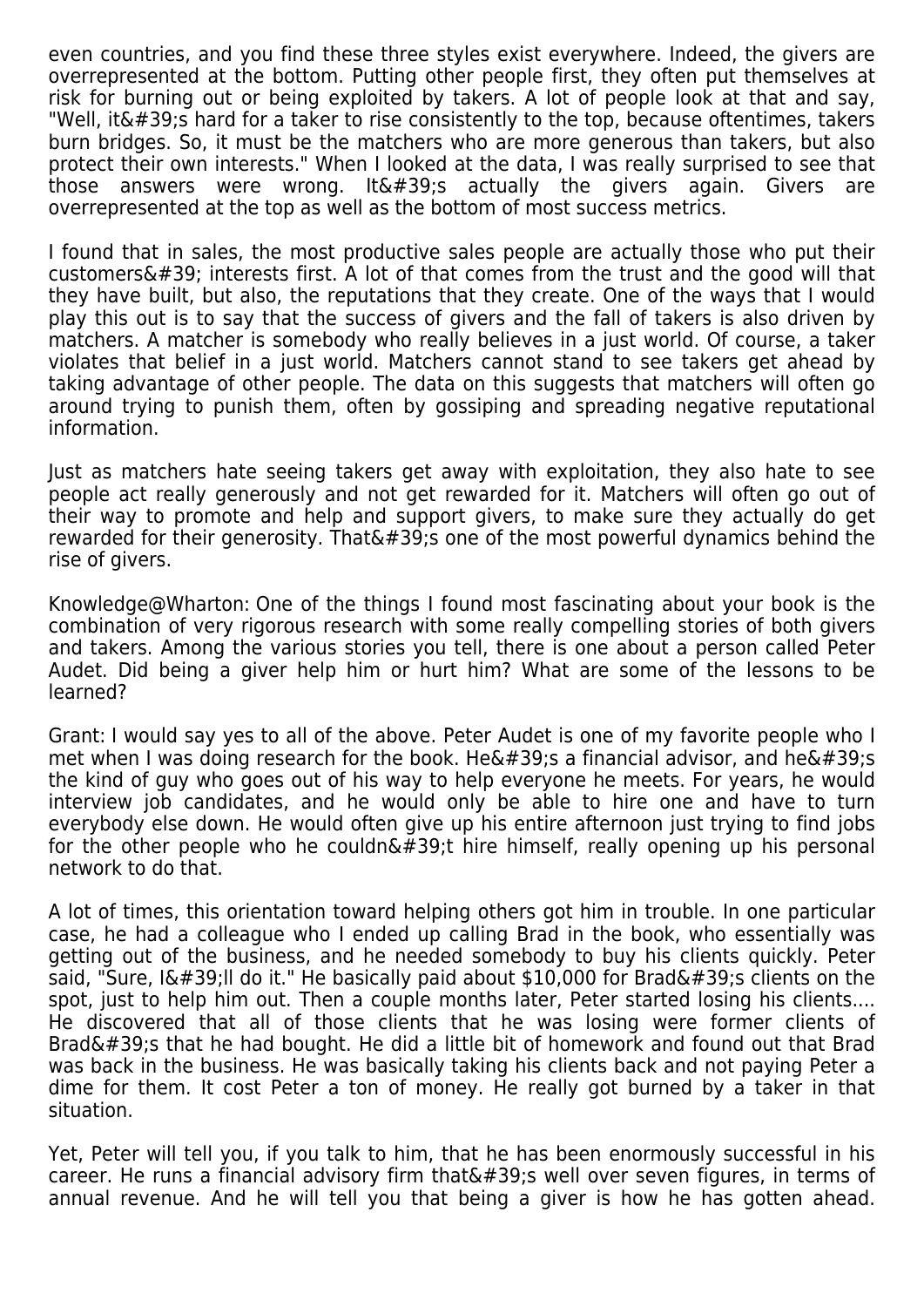It' how he wins business. It' why people go to him. Oftentimes givers put themselves at risk in the short run. But in the long run, they end up building the kind of social capital that  $439$ : really important for success in a very connected world. You can see this play out in many, many different situations in his career. One of my favorites was when he actually drove out to visit a client in the scrap metal business, who was the tiniest of clients, worth very, very little money. Peter $\&\#39$ ; colleagues actually said, "Don $'$ ;t bother. It $'$ ;s a waste of your time. The drive out there alone is not worth your hourly fee." Peter said, "You can $\&\#39$ ;t just ignore somebody because they $\&\#39$ ; re not worth your time. I really want to help in any way I can." The client turns out not to be a scrap metal worker, but the owner of a lucrative scrap metal business. He multiplies his fees by a factor of 100 once he sees what a generous guy Peter is.

That $\&\#39$ :s one of the things that we learn from Peter: Givers do, in the short run, sometimes lose. Peter has gotten better at protecting himself and screening. Before he determines how much he  $\&\#39$ ; Il help them, [he asks,] "Is this person a taker, a giver or a matcher?" But at the end of the day, he also ends up helping people who he would never expect to be able to help him back. Yet, sometimes they do.

Knowledge@Wharton: That $'$ ; very interesting. Going out to see somebody who needed his help multiplied his business manifold. That  $\&\#39$ ; a very inspiring story. How do successful givers approach networking? How does their approach differ from, say, takers or matchers?

Grant: Takers tend to actually have incredibly broad networks. In part, because when they burn one bridge, they have to go and find new people to exploit, in order to keep the network going. Matchers tend to have much narrower networks. They will typically only exchange with people who have helped them in the past or who they expect to be able to help them in the future. They end up restricting their universe of opportunities. Givers tend to build much broader networks than matchers, but in a very different way than takers. What givers will typically do when they meet somebody new is try to figure out, "How can I add value to this person $'$ ;s life, and what could I possibly contribute that might benefit this person?" What that typically means is they end up creating a lot of good will in the relationships that they build that often lies dormant until they may actually need it.

Knowledge@Wharton: How do you spot a faker, or a taker in giver $&\#39$ ; clothing?

Grant: Ah, that was one of my favorite bodies of research that I looked into in writing the book. There are a couple of powerful ways to spot a taker. Let  $\&\#39$ ; sstart with the corner office. There's a phenomenal study by Chatteriee and Hambrick that looked at over 100 computer companies and actually downloaded the annual reports of each. They tried to figure out [if] you could identify the taker CEOs without ever meeting them. They got Wall Street analysts to rate how much each CEO is a taker. These analysts who knew the CEOs and interacted with them rated the extent to which they were entitled and narcissistic and self-serving.

The first factor that really correlated highly with those ratings was the gap in compensation between the CEO and the next highest-paid executive. Typically, a computer industry CEO makes about two to two and a half times as much annual compensation as the next highest-paid executive in that company. The typical taker CEO had about seven times more annual compensation than the next highest-paid executive in that company. They literally [took] more in terms of compensation.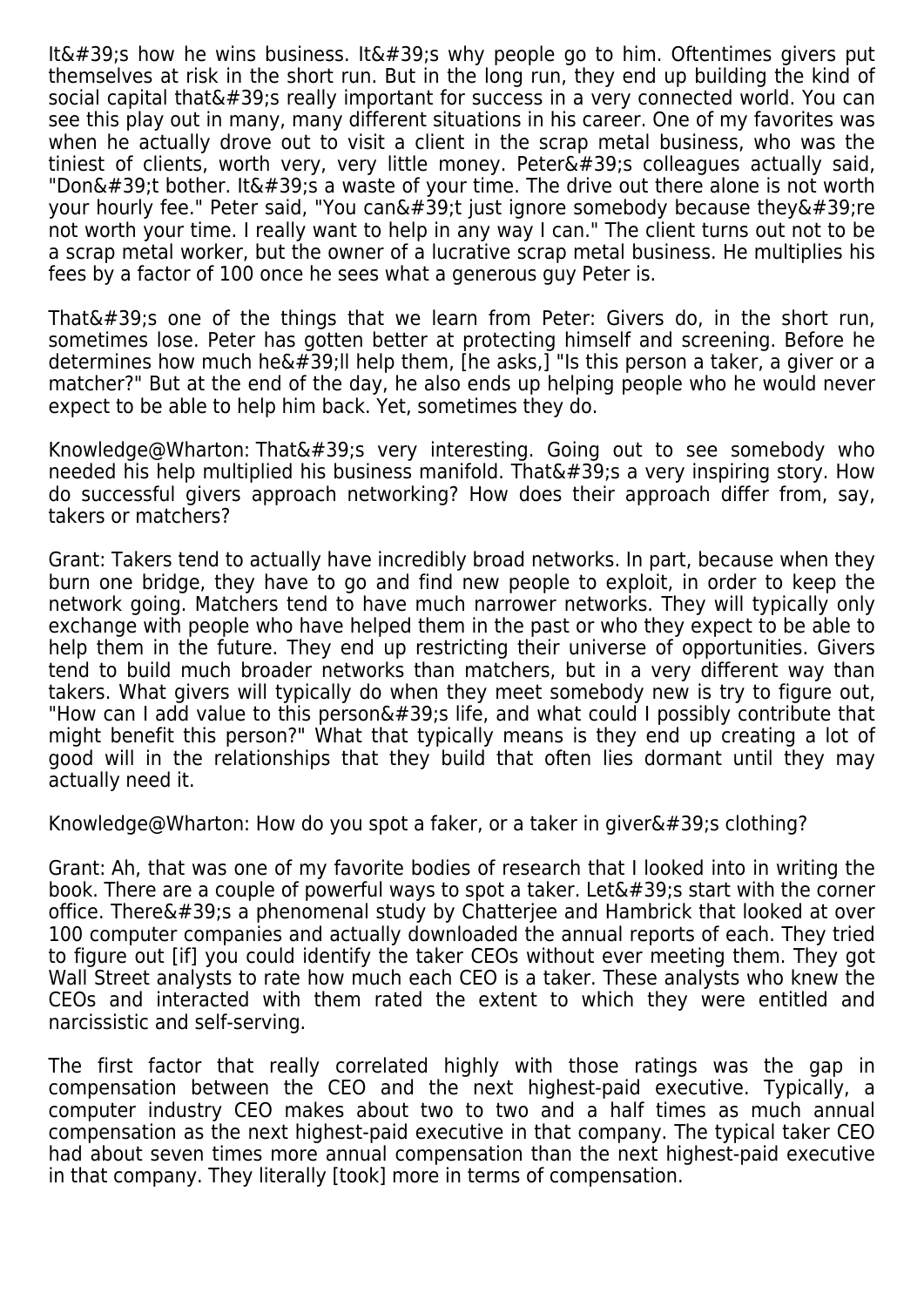The second cue was looking at their speech. The takers tended to use first-person singular pronouns, like "I" and "me," as opposed to "us" and "we," when talking about the company. The third, and my favorite, was the takers literally felt it  $\&\#39$ : all about me: I am the most important and central figure in this company. When you looked at their  $photos$  in the company  $\&\#39$ ; annual reports, they actually had larger photos. They were more likely to be pictured alone.

Those signals don $\&\#39$ ;t just show up in the corner office, right? There $\&\#39$ ;s new research by Keith Campbell and his colleagues suggesting that you can even spot these cues on Facebook. One of the easiest ways that you can look for a taker is to look for a pattern that translates from Dutch as basically "kissing up, kicking down." Takers tend to be very careful at impression management and ingratiation when they  $\&\#39$ ; re dealing with someone superior or more influential. But it  $\&\#39$ ; hard to keep up the façade in every interaction. It  $\&\#39$ ; often peers and subordinates who have a more direct window into what this person $\&\#39$ ; true motives are like.

Knowledge@Wharton: What you just said reminds me of a story I read many years ago. When Mahatma Gandhi edited a magazine, he would receive all kinds of letters. One letter was from a young woman who was about to get engaged. She was going to meet her prospective fiancé for the first time. She wanted to know how she could judge this person. The advice that Mahatma Gandhi gave her, in the columns of the magazine that he edited, was, "Don't look at how he treats you. Look at how he treats his servants." I think that $'$ :s very, very telling because with somebody whom he was trying to impress, obviously he would be very well-behaved. But a true sign of character is how you treat people who are vulnerable.

Grant: That's a really profound observation. There's a famous quote attributed to Samuel Johnson, that the true measure of a person is how he treats someone who can do him or her no good.

Knowledge@Wharton: Exactly. Now, you also point out that givers and takers differ quite a bit in the way they approach collaboration and sharing credit. Can you give any examples of how this works out?

Grant: This is one of the most interesting dynamics you could look at. In doing the research for the book, I use some historical examples here that I found fascinating. One was Frank Lloyd Wright, who at one point discovered, as an architect, that his draftsmen were essentially getting more commissions and more work than he was because customers and clients found them easier to work with and every bit as talented. He was offended by this and felt they should be subservient to him. He actually set a policy that they were not allowed to accept independent commissions. If while working in his studio they did any work, even if he never touched it, his name had to be signed first. That obviously cost him a lot of very, very talented drafts people. If you look at his legacy, he rarely mentored and championed far fewer great architects than most who achieved similar stature did.

Another example that really stands out from history is Jonas Salk who $'$ ; remembered as a hero for discovering and commercializing a polio vaccine. But if you look at Salk's behavior really closely, one of the things you' I see is he never gave credit to any of the people in his lab who helped him discover the vaccine and actually caused the team to fracture and splinter. Salk never made a discovery that was nearly as influential again. This is one of the costs of appearing like a taker in a collaboration: slighting other people who might deserve credit. What givers tend to do in collaboration is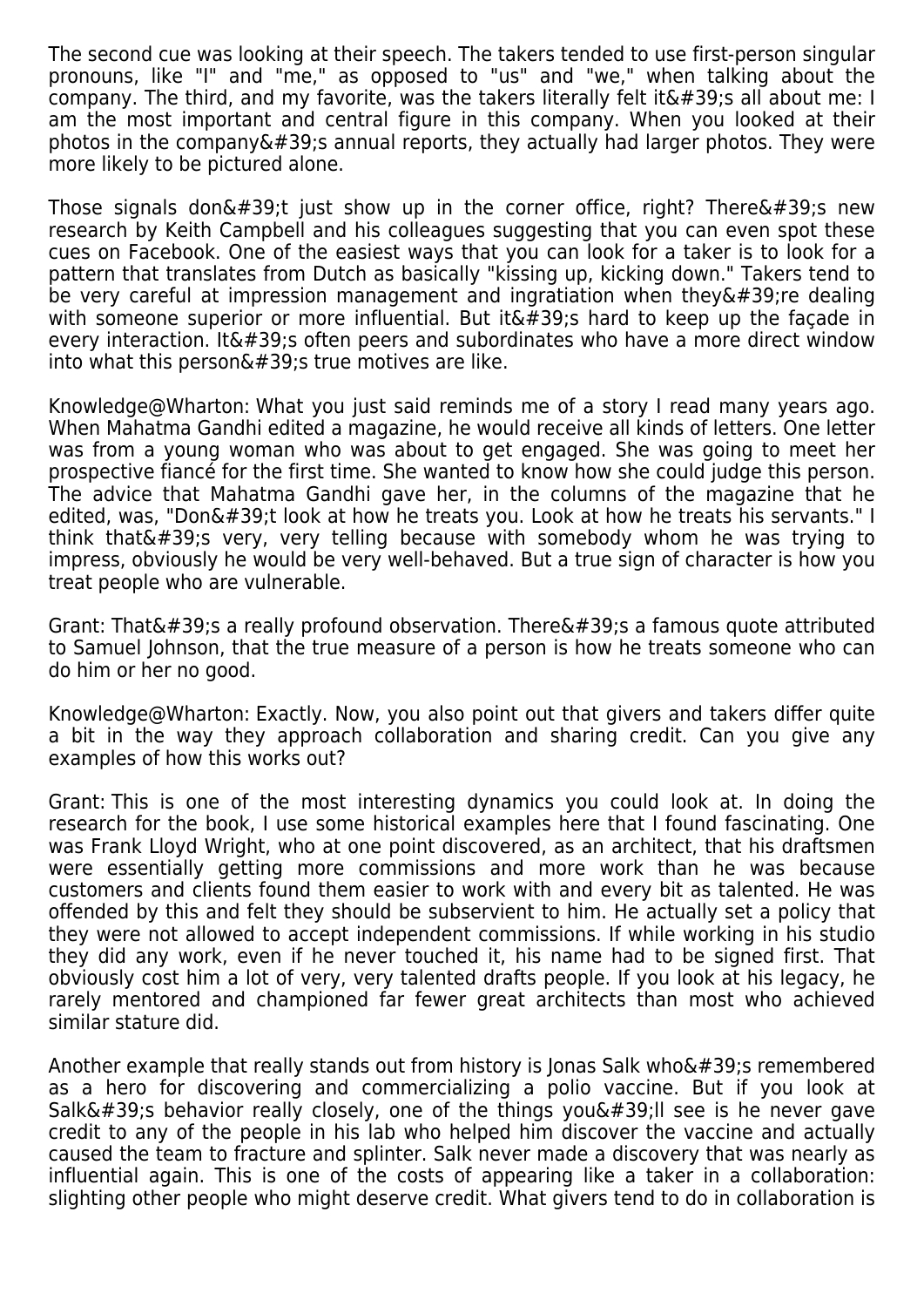assume that credit is not zero sum. If I give you credit for your contributions, that  $d$ oesn $\&\#39$ ;t necessarily take away from my contribution. That makes it a lot easier to keep people on board in a team over time. It means, typically, that if you  $\&\#39$ : re a leader or a manager, people will follow you if you rotate to a different organization or a different job. That $\&\#39$ ; really powerful, but often harder to do.

Knowledge@Wharton: You have offered a very interesting reason for why Salk didn't give credit to his team. There was a certain bias at work. Could you explain that?

Grant: This comes out of social and cognitive psychology. The immediate thinking is, "Well, if Salk were a taker, he would be motivated to put his best foot forward. He would trumpet his accomplishments and really dismiss those of people around him." Yet, Ross and colleagues have shown consistently that these kinds of biases are less about our desires to paint ourselves in the most flattering light and actually more about information. There $\&\#39$ ; a discrepancy between what we know about our own contributions and those of others.

In Salk $&\#39$ ; case, he remembered the blood, the sweat, the tears that he put in, moment by moment, when he was working toward creating that polio vaccine that saved thousands, and possibly millions, of lives. He literally couldn $\&\#39$ ; tremember the contributions of his colleagues because he wasn $\&\#39$ ; there a lot of the time. He  $d$ didn $\&\#39$ ;t actually experience them. This is really the discrepancy that exists. Eugene Caruso and his colleagues have done some really powerful research showing that when people are just asked to list the contributions of their team members and their own, they are literally more able to remember their own contributions. That  $\&\#39$ ; one of the big factors that drives credit biases in collaboration.

Knowledge@Wharton: Interesting. One of the biggest challenges for any manager, or even a teacher, is identifying the so-called "diamonds in the rough": people who have the potential to do great things as they go forward. Can you tell us a little bit about how a legendary teacher described in your book does this?

Grant: Absolutely. There's an accounting professor at the University of North Carolina and Duke by the name of CJ Skender. The man has taught over 35,000 students in his career. He $\&\#39$ ; won every teaching award on the planet. He has a remarkable gift for bringing out the best in his students. He $\&\#39$ ; had many, many students win gold medals, both in his state and nationally, for their accounting achievements. He& $\#39$ ;s had more than three dozen students follow him to become professors of accounting. When you look at his approach, the question is, "How does he do it?" A lot of people assume that he $'$ ; got a great eye for talent and that he $'$ ; immediately able to spot the quantitative savants and then basically work with them.

CJ says, no, it  $\&\#39$ ; the exact opposite. He sees every student who walks into his classroom as a diamond in the rough, waiting to be polished. Then he tries to make his classes as interesting as possible to bring out the best in those students. Now, of course, it doesn $\&\#39$ ;t work with every student. But what he finds over time is by making his material interesting, he does shift some people toward becoming more motivated and more hard-working. This is true of coaches and leaders and managers everywhere. If you look at research by Benjamin Bloom and his colleagues about what made somebody a world-class tennis player or a world-class musician, or even a mathematician or a scientist of great acclaim, very rarely were those world-class candidates superior early on in their careers. They looked pretty average when you started with them. But what they had in common was a coach, a teacher and a manager who believed in them and set their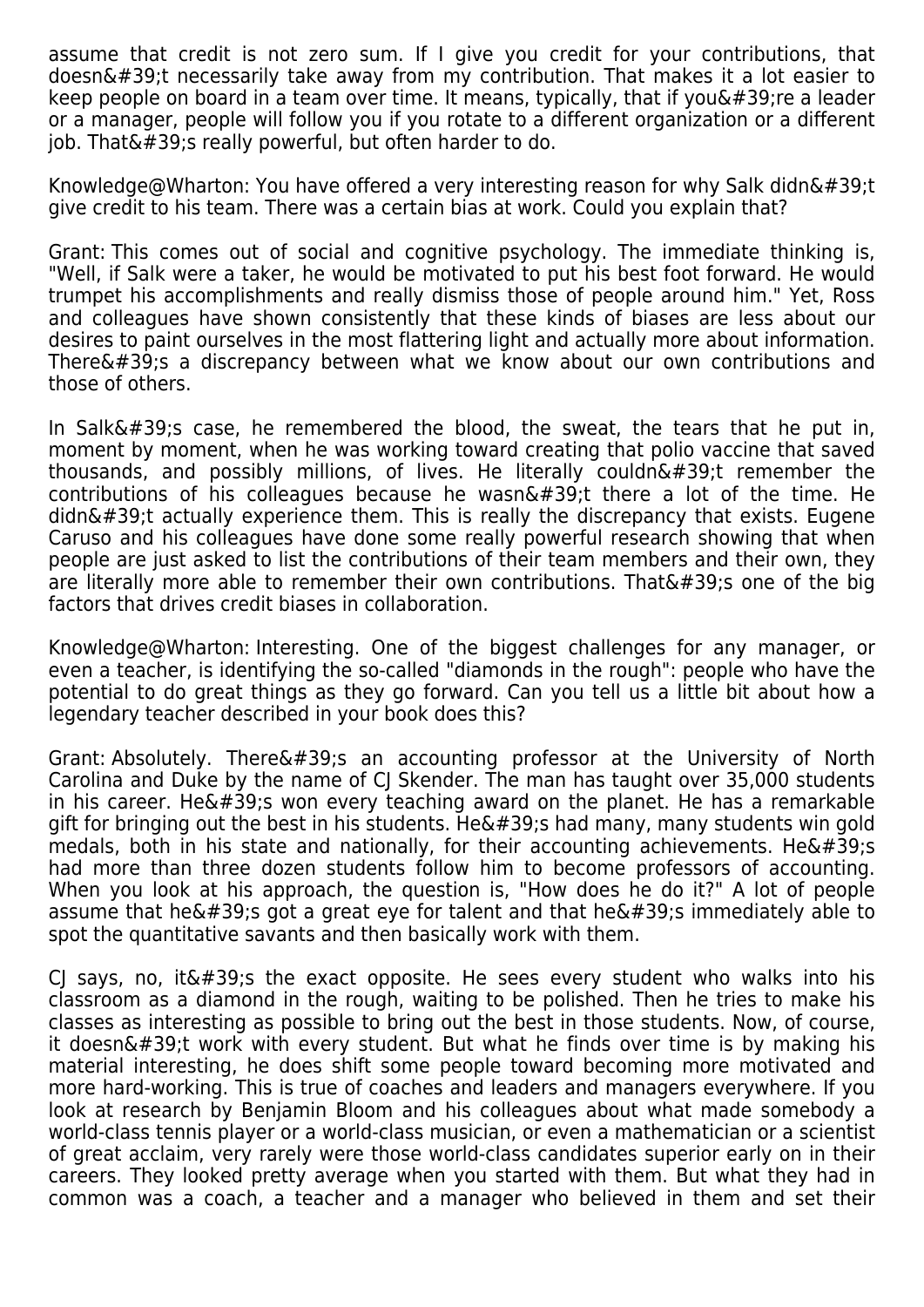aspirations very high. That often created a self-fulfilling prophecy, by inspiring them to engage in more deliberate practice and to put in the 10,000 hours that we all know are critical to achieving expertise.

Knowledge@Wharton: Another really fascinating part of your book deals with what you call powerless communication. What is that? What does that mean, and how is it useful in persuading and influencing others?

Grant:  $I\&\#39$ ; Il give you my own personal example of this. When I was 25 and had first started teaching, I was asked to teach a leadership and motivation course for senior leaders in the U.S. Air Force. I was about half their age. I had just finished my doctorate, and I had relatively little experience. I felt like what I had to do was speak in the most confident possible tone to really establish my credibility. I came in, and I walked through all my credentials and described what my training was. Then, we went through the session. Afterward, I got the course feedback. It was pretty depressing, to say the least. One of the comments that really got burned into my brain was that there was more knowledge in the audience than on the podium. There were other people who made comments like, "Gosh, the professors get younger every year," and "How could this guy really teach us to lead? He' snever been a leader."

I sat back and thought about that and realized that perhaps the confident, dominant, powerful approach was not the best path to influence. I decided to open up with a slightly different approach. [When] I walked into the next class that I had to teach, for that same audience in the Air Force, I said, "Okay. My name $\&\#39$ ;s Adam Grant. I know what all of you are thinking right now. What can I possibly learn from a professor who is 12 years old?" Then I just waited. After a few seconds, everybody started laughing. One of the Air Force colonels said, "No, no, no, that $'$ ; way off. I $'$ ; m sure you $'$ ; re at least 13." That became a running joke throughout the session. I guess what I learned from that experience was that sometimes humility and vulnerability in communication, what you might think of as powerless communication, is actually a stronger way to connect with your audience.

There $\&\#39$ :s a lot of research on this. There $\&\#39$ :s a classic study by Elliot Aronson on the pratfall effect, where quiz bowl competitors are recorded and you get to listen to them. You hear an expert, and when the expert spills coffee all over himself, you actually like him more. It humanizes him, it gives you an authentic connection with him. That $'$ ; s a lot of the power of powerless communication.

Knowledge@Wharton: What can givers do to avoid burnout and to avoid becoming doormats? It seems those are two pretty big risks for people who see themselves as givers.

Grant: Yes, I think that $\&\#39$ ; right. In a way, being a matcher is a safer strategy. Knowing that givers end up at the bottom and the top means there are some risks associated with it. But I think that those risks actually can be mitigated with careful strategies. A lot of it comes down to setting boundaries. Many givers confuse being helpful or being generous with being available for every person and every request all the time. There are other givers who confuse being generous with empathizing and dropping everything that you $\&\#39$ ; re doing to help others. There are also plenty of givers out there  $-$  this is something I found over and over in my research  $-$  who feel like it $\&\#39$ ; uncomfortable or inappropriate to advocate for their own interests. I think that we need to work with people who fall in the giving end of the spectrum to help them set clear boundaries and determine, "Okay, how am I going to help most of the people most of the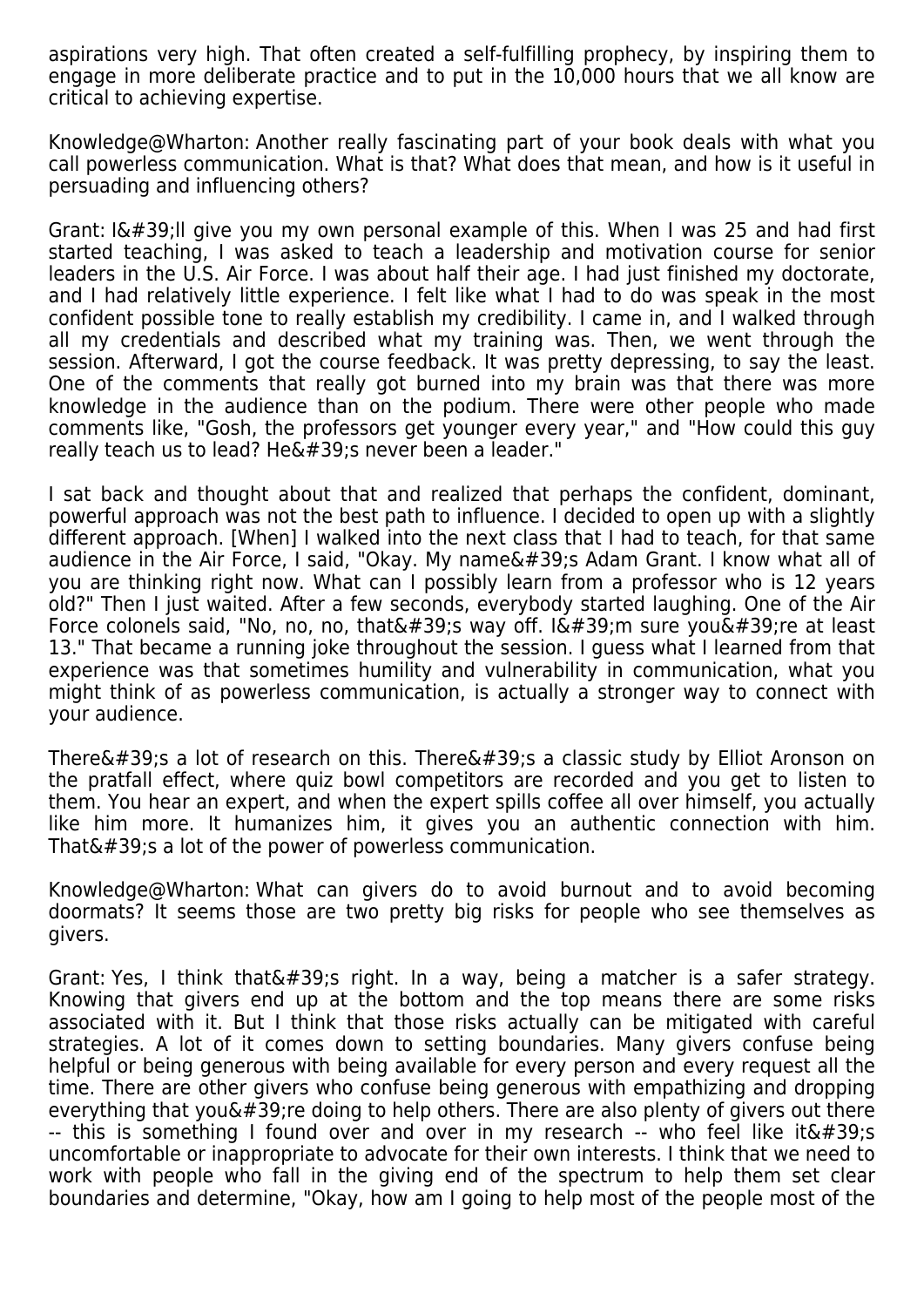## time?"

One of my favorite concepts that I came across when doing the background research for the book is what  $\&\#39$ ; called the five-minute favor. Instead of just helping everyone all the time, [ask], "Can I offer something of unique value to this other person that will take me five minutes or less?" It's basically about finding high benefit to others, but low cost to the self....

Knowledge@Wharton: Normally people believe that the alternative to being selfish -- a trait that takers usually have  $-$  is being selfless. But you $\&\#39$ ; ve come up with another term, called "otherish." Could you explain the difference?

Grant: When I first started studying give and take, I thought that basically self-interest versus selflessness were on one spectrum. You had takers over here, who were very selfish. You had givers, who were very selfless. It actually turns out, if you look at the data on this, that you can more effectively draw it two by two and say concern for your own interests and concern for other  $people'$ s interests are actually independent motivations. You could score low and high on one, or on both. The takers tend to be purely selfish. There $\&\#39$ ; one group of givers, who are purely selfless, who constantly put other people $'$ ; interests ahead of their own.

But, there $\&\#39$ ; this other group of givers that I call "otherish." They are concerned about benefitting others, but they also keep their own interests in the rearview mirror. They will look for ways to help others that are either low cost to themselves or even high benefit to themselves, i.e., "win-win," as opposed to win-lose. Here $&\#39$ ; the irony. The selfless givers might be more altruistic, in principle, because they are constantly elevating other people's interests ahead of their own. But my data, and research by lots of others, show that they  $\&\#39$ ; re actually less generous because they run out of energy, they run out of time and they lose their resources, because they basically don $'$ ; ttake enough care of themselves. The "otherish" givers are able to sustain their giving by looking for ways that giving can hurt them less or benefit them more.

Knowledge@Wharton: The vulnerabilities that you identified earlier of burnout and being a doormat are actually things that affect selfless givers more than others.

Grant: That's right. Selfless givers are at much greater risk of burnout and exploitation than are the "otherish" givers.

Knowledge@Wharton: One final question, Adam. What practical advice, apart from reading your book, could you offer people who want to start applying these principles to their own lives?

Grant: There $&\#39$ ; lots of advice peppered throughout the book in different chapters. But when I take a step back, I think the first question is, what is your own style? If you go to the Give and Take web site, Giveandtake.com, there  $\&\#39$ ; a self-assessment that you can take there. There  $\&\#39$ ; also a 360 assessment, both available for free, where you can get other people to rate you. That's really the first step: to hold up a mirror and figure out, "Okay, what is my default? I may act more like a taker when  $I\'$ ;m negotiating a big contract. I may act more like a giver when  $I\'$ ; m in a mentoring role.  $I\'$ ; m probably a matcher when a colleague from another organization approaches me for some specialized knowledge. But, how do I treat most of the people most of the time?" This is the first step.